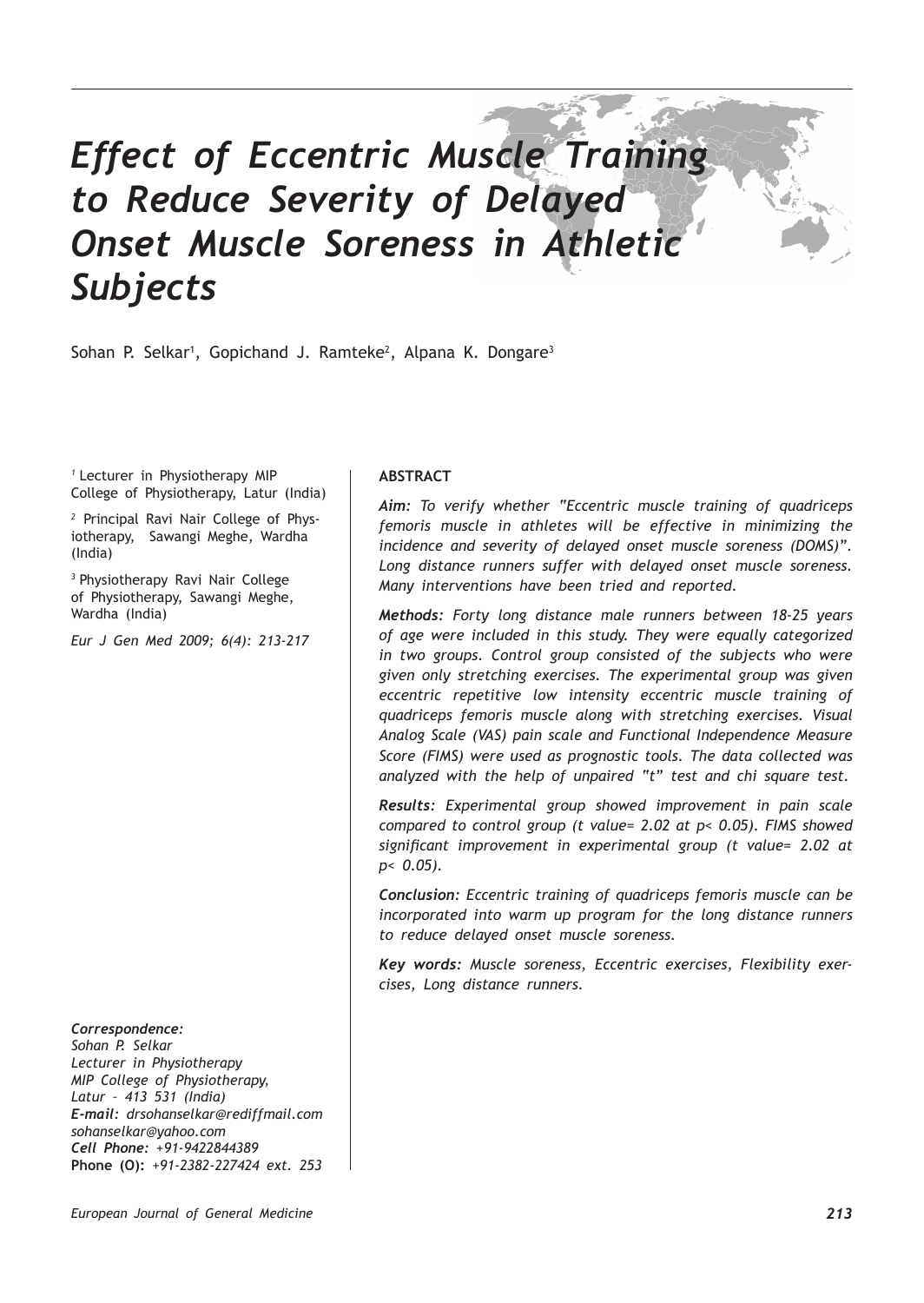### **INTRODUCTION**

Delayed onset muscle soreness (DOMS) is a common restricting factor for performance of athletes as it causes low muscle power output leading to poor performance of athletes in competition. DOMS becomes noticeable in muscle bellies and myotendinous junction approximately after 12 hours to 24 hours of strenuous exercise and requires about 1 week to resolve.

Unfamiliar and unaccustomed activities regardless of fitness level of an individual cause DOMS. DOMS is frequently seen in beginners and novice trainers of physical activities, dropouts of physical activities and the athletes with new exercise programme.

The symptoms of DOMS include pain, limitation at range of motion, decreased force output and infrequent muscle swelling.

Eccentric exercises have been reported to be effective in reducing DOMS (1). American college of sports medicine has prescribed norms of eccentric exercises in preventing DOMS (2).

The objective of present study was to evaluate role of eccentric exercises in reducing DOMS amongst male athletes.

## **MATERIALS and METHODS**

This comparative study for role of eccentric muscle exercise in DOMS was conducted on 40 male athletes who were student of Ranibai Agnihotri College of Physical Education at Wardha, Maharashtra State, India. Local Ethical Committee approval was obtained before study. The inclusion criteria were as under:

- 1. Age between 18-24 years,
- 2. Males only,
- 3. Long distance runner of 1500 meter and above,
- 4. Athletes with no history of injury to quadriceps femoris and hamstring muscle,
- 5. Athletes with no history of medication of recent past.

These athletes went through preliminary questionnaire pertaining to their awareness of DOMS, its management and its effect on efficiency of performance. The written informed consent was taken.

These athletes were included in study of simple randomized sampling method. They were divided in two groups of 20 each; group A as control and Group B as experimental group. Group A and Group B subjects were trained for 14 days of general warming and jogging exercises for 5 minutes.

Group A subjects were given conventional method of stretching exercises of lower extremity for hamstring, quadriceps, illiotibial band, tensorfaciae latae, glutei, calf and adductors. Each stretch was for 15 seconds on each side.

Group B subjects underwent specific dynamic flexibility exercises for quadriceps femoris apart from stretching exercises. These exercises were performed in a down and back fashion over 15 yards (13.716) meter. These flexibility exercises administered were working as eccentric activity of quadriceps femoris muscle.

These dynamic flexibility exercises included leg cradle, forward lunge, backward lunge, lateral lunge, drop lunge, butt kicks, carioca and backward reach run.

Subjects in-Group B were administered these exercises with repetition and duration of these exercises was gradually increased. Plyometric and weight training exercises were avoided during this period.

The subjects from both Group A and Group B went for an athletic competition after 14 days of training programme. The presence and severity of DOMS was recorded after 48 hours of competition of athletic event amongst subjects.

Visual analog scale (VAS) was applied for pain in both groups for comparison. It is a 10 cm long non- segmental horizontal line and measures the magnitude of pain at the time of testing done after the treatment for both control and experimental group and it was used after 48 hours of athletic event. Functional independence measure score (FIMS) was also applied in both groups to assess the degree of functional performances of athletes after the 48 hours. The performance was assessed by the subjects ability to do Activities of Daily Living (ADL) which included grooming, bathing, dress upper body, dress lower body, toileting, bed, chair, toilet, tub or shower, walking, stairs, expression, social interaction, problem solving memory. The score was calculated as : 0-Totally Incapacitated,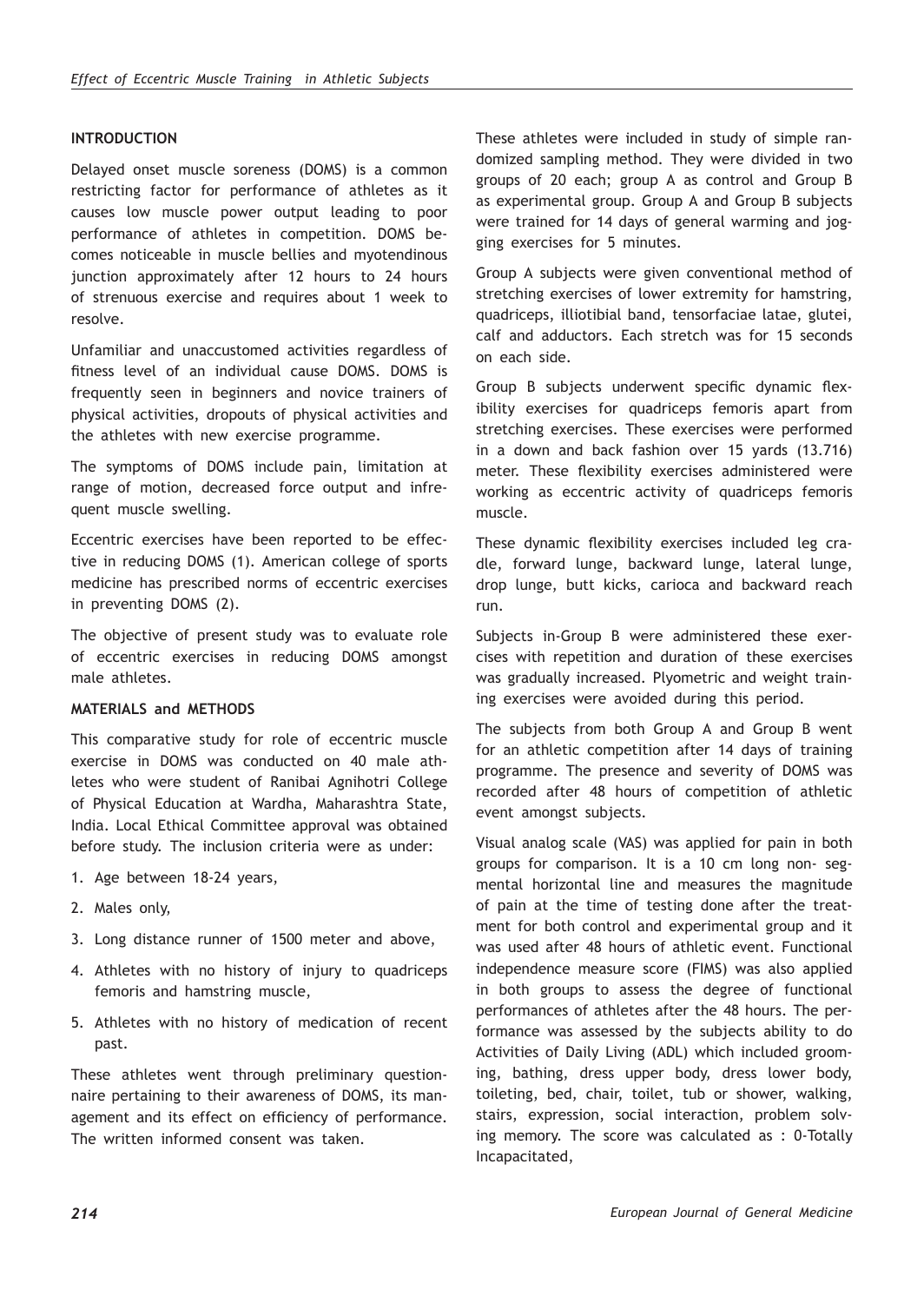- 1. Only Able to do 25%,
- 2. Only able to do 50%,
- 3. Only able to do 75%,
- 4. With Supervision,
- 5. Can do Activities with Device,
- 6. Can do Activity Unaided.

#### **RESULTS**

Mean age of control group (Group A) was 21 years while mean age of experimental group (Group B) was 22 years. Other variable of height, weight and body mass index for their mean values in group A and group B did not vary much. The mean weight in control group (group A) was 56.4 kg. and in experimental group (group B) was 54.8 kg (Table 1).

The comparison of the muscle soreness in control and experimental group has shown that the control group had the higher number of subjects (11) with soreness than the experimental group (7), at the end of one week. The mean±SD of duration of soreness for control group was 2.55±5104 and for experimental group was 2.0±0.9176 at p< 0.05 (Table 2).

The observation regarding the other treatment apart from medication prior to study has shown through questionnaire that in control group there were 15 subjects who took massage while in experimental group there were five subjects who took massage prior to the beginning of study. The questionnaire also revealed that eight subjects in control group were taking some kind of medication while there were only three subjects who took medication in experimental group. The details of the medications taken were

*Table 1. Mean age, height, weight and Body Mass Index (BMI).*

| Parameter                                 | Experimental group | Control group     | P value                 |
|-------------------------------------------|--------------------|-------------------|-------------------------|
| Age                                       | $21.65 \pm 1.35$   | $20.90 \pm 1.07$  | p > 0.05                |
| Height                                    | $5.54 \pm 0.10$    | $5.58{\pm}0.12$   | p > 0.05                |
| Weight                                    | $54.80 \pm 3.24$   | $56.45 \pm 3.28$  | p > 0.05                |
| <b>BMI</b>                                | $19.95 \pm 1.236$  | $20.34 \pm 0.833$ | p > 0.05                |
| Duration of<br>participation in<br>sports | $3.93 \pm 1.44$    | $3.23 \pm 0.62$   | 1.94 Not-Sig $p > 0.05$ |

*Table 2. Comparative table showing no. of athletes and duration of soreness in control and experimental group.*

| Duration of soreness                | Experimental group | Control group            | <b>Total</b> | P-Value           |
|-------------------------------------|--------------------|--------------------------|--------------|-------------------|
| Few Hrs (0)                         | 1                  | $\overline{\phantom{a}}$ | 1            | 13.42 Significant |
| One Day $(1)$                       | 5                  | $\overline{\phantom{a}}$ | 5            | p < 0.05          |
| Two Day $(2)$                       | 7                  | 9                        | 16           |                   |
| Upto $1$ WK $(3)$                   | $\overline{7}$     | 11                       | 18           |                   |
| Total                               | 20                 | 20                       | 40           |                   |
| Mean                                | 2.0                | 2.55                     |              |                   |
| SD                                  | 0.9176             | 0.5104                   |              |                   |
| 95% confidence Limit $x \pm 2SE(x)$ | $2.0 \pm 0.9176$   | $2.55 \pm 5104$          |              |                   |

*X2 tabulated value = 7.82, Degrees of freedom = 3.*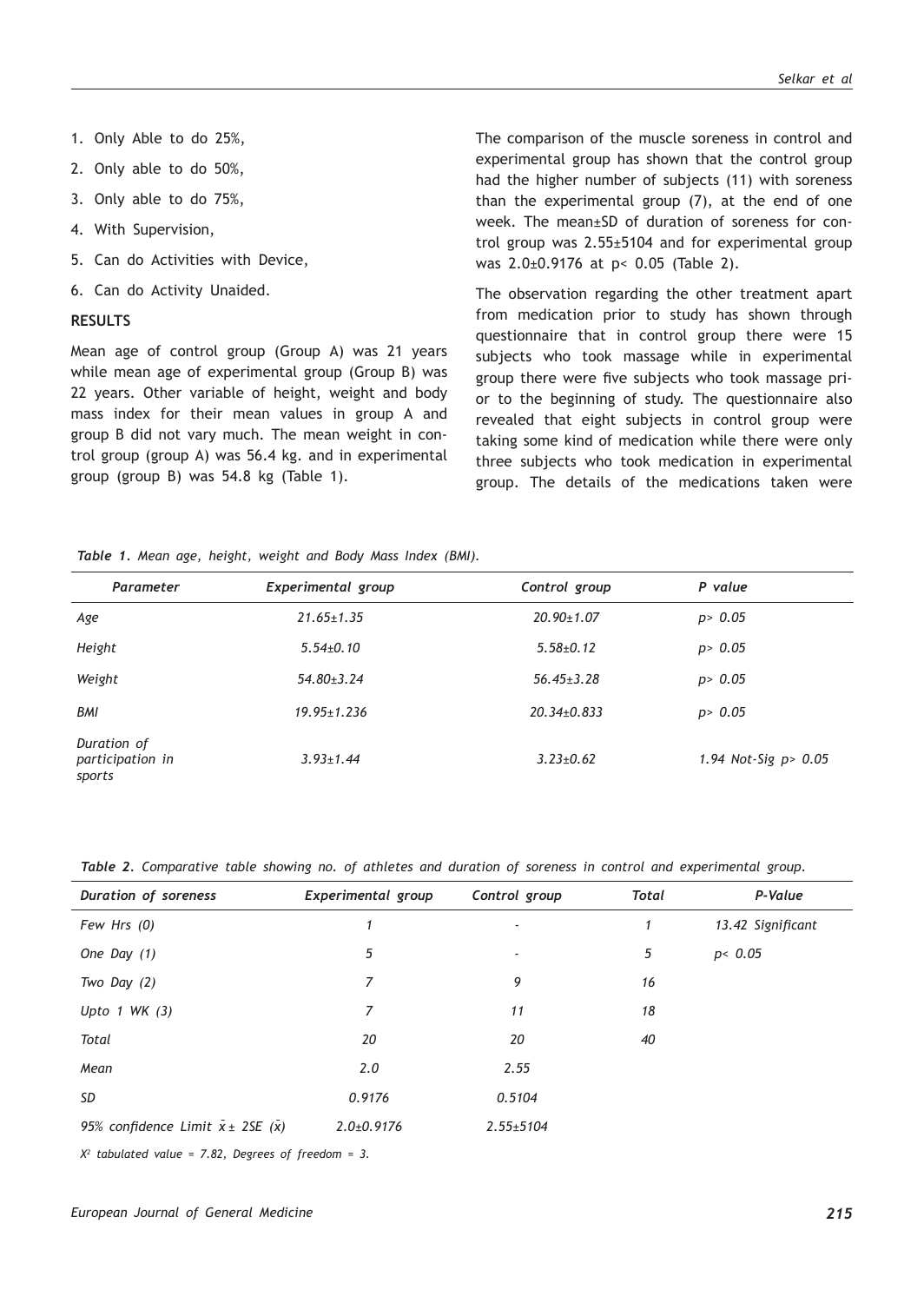not recorded as the questionnaire circulated for this study did not consider it a significant criterion.

It was observed that 17 subjects continued playing after DOMS in experimental group while nine athletes continued playing after DOMS in control group, before the induction of the training programme.

Dynamic flexibility exercises had shown improvement in athletic performance of athletes and recession of the symptoms of the DOMS and increase in the efficiency was recorded in the 13 athletes in the experimental group. There were six athletes in the control group who could achieve an increased efficiency with routine stretching exercises.

Visual analog scale (VAS) for the pain had revealed that the DOMS associated pain had reduced remarkably with dynamic flexibility exercise in experimental group than in the control group (Table 3).

The comparison of FIMS between experimental and control group has shown that a significant rise at the performance was achieved in experimental group athletes than the control group athletes (Table 4).

The eccentric exercises have shown the over all increase in performance of the athletes as well as decreased incidence of DOMS amongst the athletes who have undergone these exercises.

#### **DISCUSSION**

This study aimed at finding the efficacy of eccentric muscle training to the quadriceps femoris muscle in reducing the severity of DOMS in athletes; subjects had the parallel result with other studies conducted on the subject.

DOMS has been cited as the most frequently experienced sequel to marathon race participants and weight lifting competition (3). It has also been shown that light eccentric exercises protect the athletes against DOMS. The study of Balnave and Thompson (4) had revealed that training of eccentric muscle exercises as a basic warm-up programme can protect the athletes from impaired or apparent muscle damage (4). This view has also been supported by studies of Schwane et al. (5) The findings in the present study are much similar to the inferences of above studies, stressing the major role of eccentric muscle exercises as a part of warm up programme prior to any athletic activity.

Hortobagyi T et al. (6) worked on adaptive response to quadriceps muscles lengthening and shortening in humans. This study (6) shows that adaptation to training with eccentric contraction is associated with greater neural adaptation and muscle hypertrophy than the concentric exercises. Johansson et al. (7) has contradicted that eccentric exercises have preventing effect on muscle soreness, tenderness and force loss. Armstrong (8) has expressed similar view except that the previous specific training of involved muscle may be preventive for DOMS (8). The present study with the help of visual analog scale has a contradictory finding to above study. The present study shows that the DOMS is preventable to some extent and muscle tenderness can be lowered by eccentric muscle exercises.

The findings in present study show that efficacy of eccentric muscle training of the quadriceps femoris muscle reduce the severity of DOMS in athletic subject. The eccentric muscle exercises therefore may be administered as additional component in the warm up programme of the athletes. Especially eccentric muscle exercises may be vital in decreasing DOMS of quadriceps muscle in the long distance runner.

|  |  |  |  |  |  | Table 3. Comparative average values of VAS and its SD in both experimental and control group. |  |  |
|--|--|--|--|--|--|-----------------------------------------------------------------------------------------------|--|--|
|  |  |  |  |  |  |                                                                                               |  |  |

| VAS                                 | Experimental group | Control group    | p values           |
|-------------------------------------|--------------------|------------------|--------------------|
| Mean                                | 4.0                | 8.0              | 12.105 Significant |
| -SD                                 | 0.7779             | 1.2565           | p< 0.05            |
| 95% confidence limit $x\pm 2SE$ (x) | $4.0+0.3478$       | $8.0 \pm 0.5619$ |                    |

*Table 4. Comparative average values of FIMS and its SD in both experimental and control group.*

| <b>FIMS</b> Score in %              | Experimental group | Control group    | p values            |  |  |  |
|-------------------------------------|--------------------|------------------|---------------------|--|--|--|
| Mean                                | 98.95              | 92.7             | 8.26                |  |  |  |
| -SD                                 | 1.276              | 3.13             | Significant p< 0.05 |  |  |  |
| 95% confidence limit $x\pm 2SE$ (x) | $98.95 \pm 1.276$  | $92.7 \pm 1.399$ |                     |  |  |  |